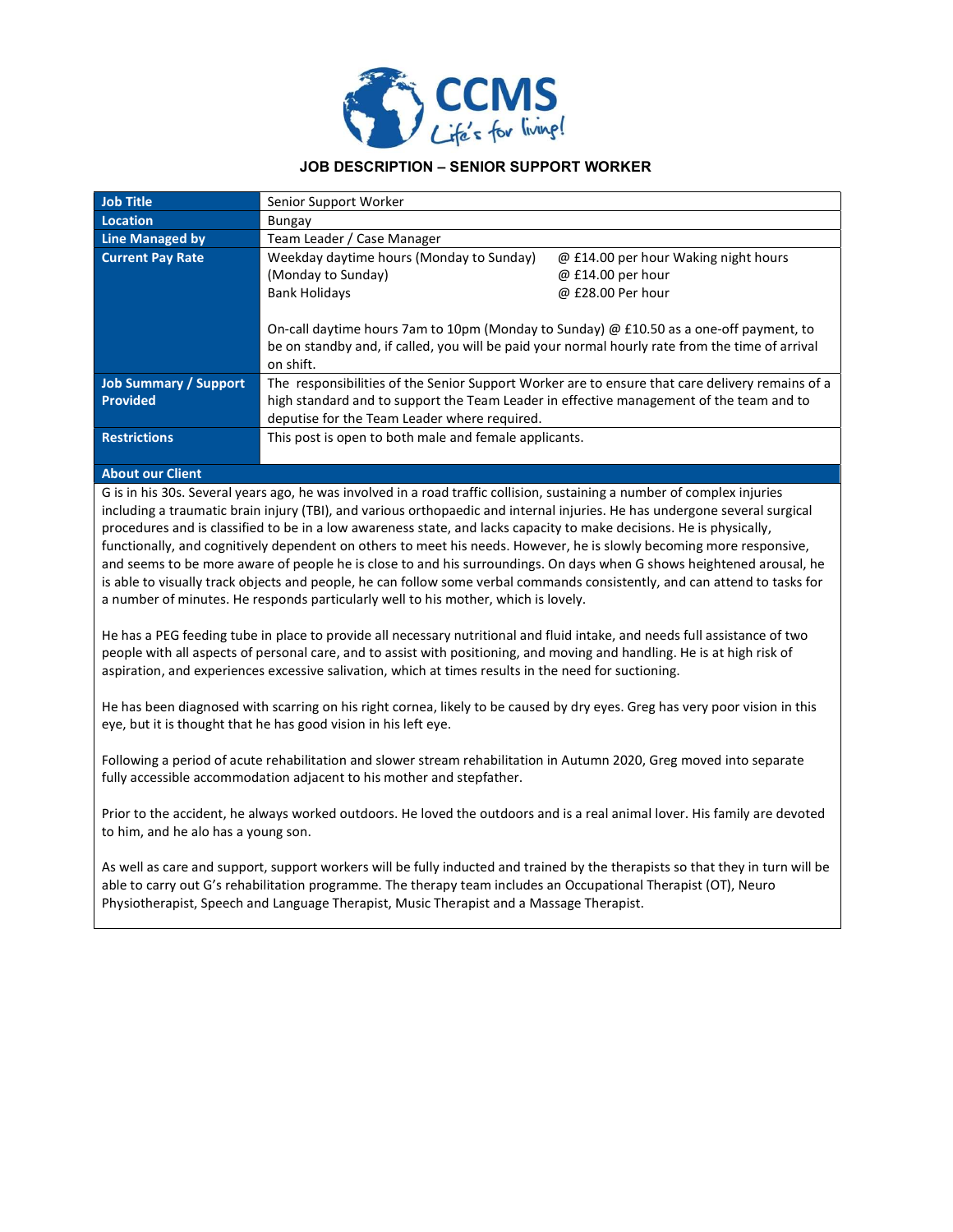### Key Roles and Responsibilities of the Position

- To ensure his wellbeing, safety, and improve his quality of life.
- **To build a positive working relationship and understanding of the client, his family and their needs.**
- To work with the client and the therapists to achieve rehabilitation goals.
- To work as a member of a team.
- To provide all personal care.
- **To maintain skin integrity.**
- To carry out moving and handling procedures / repositioning.
- To manage incontinence.
- To carry out suction of his mouth as necessary.
- To manage the PEG and feed.
- To administer medication.
- To advise family and Team Leader of any concerns regarding his physical health and liaise with GP, if necessary.
- To promote communication and ensure that systems put in place for communication by therapists are followed, that there is consistency of approach, and responses are accurately monitored and recorded.
- Engage him in a range of activities as set out by the therapists, in a flexible and responsive way dependent upon his health and wellbeing at the time.
- To monitor and record progress, and report back to therapists.
- Be fully engaged and prepared to participate in bespoke training facilitated by the various therapists.
- Help facilitate access to the wider community for leisure, family, and other social activities. This will include supporting him to spend time with his son, at home and in the community.
- Some aspects of care of his dog.
- Keep accurate written records of each session worked with the client.
- To participate in multi-disciplinary meetings.
- To attend supervision sessions with the Team Leader or Case Manager, and training courses, as required.
- To safeguard the client as a vulnerable adult.
- To provide assistance with all his domestic requirements, including laundry and ironing, keeping his bedroom and bathroom clean and tidy, as well as the carers room.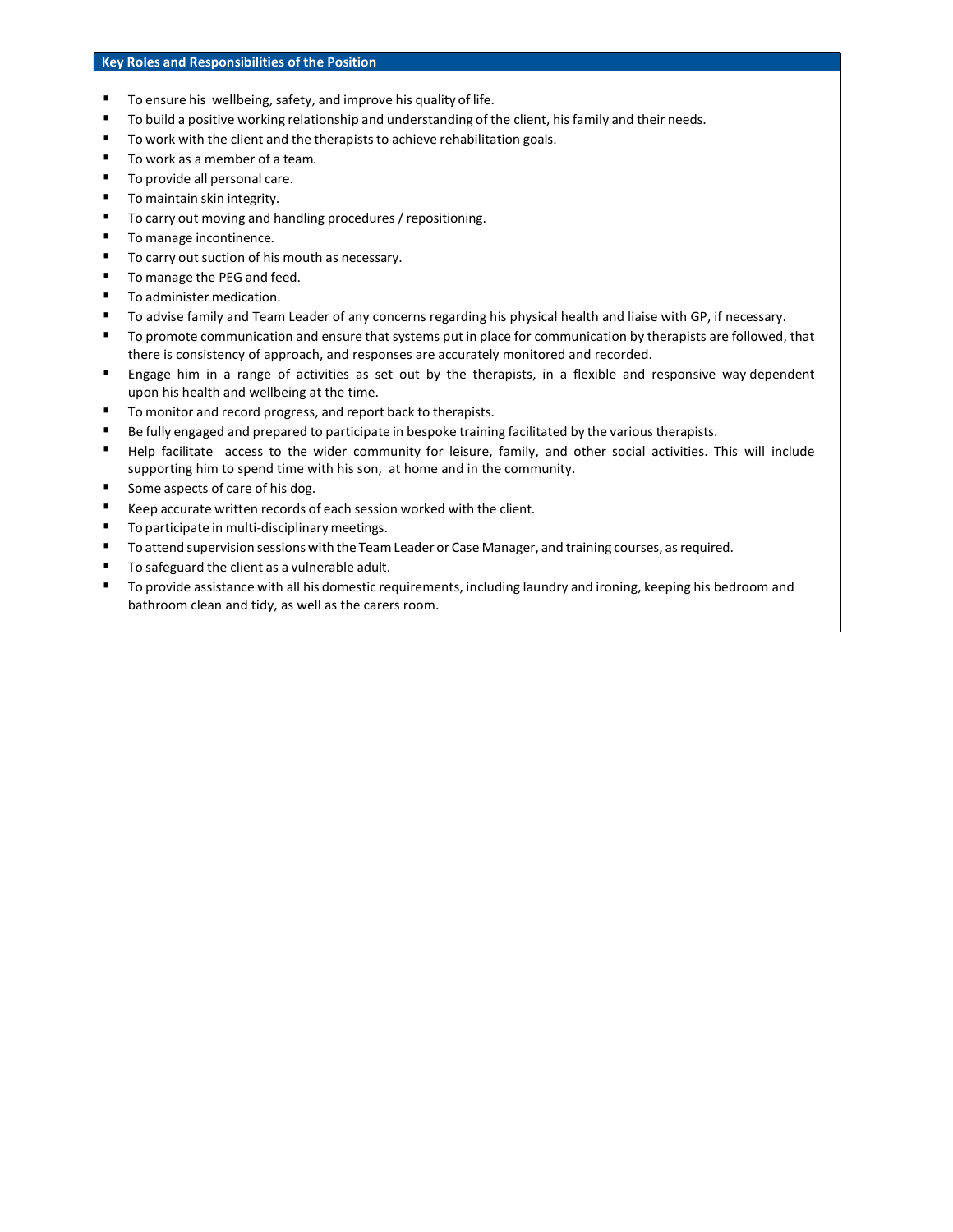#### Key Roles and Responsibilities of the Position in addition to those outlined in Support Worker Job Description

Additional Responsibilities of the Senior Support Worker include:

- Support the Team Leader.
- **Provide leadership for the team in the Team Leader's absence.**
- In conjunction with the Team Leader, be responsible for ongoing staff supervision in accordance with CQC regulations.
- Maintain and model high standards of care for G.
- In conjunction with the Case Manager and Team Leader, ensure that all care records are kept accurately and up to date, in accordance with CQC regulations.
- **Provide a mentoring role for staff, and ensure that they carry out their role in accordance with their job** description.
- Support the Team Leader with staff inductions
- Carry out any tasks as delegated to her/him by the Team Leader for the smooth running of the team.
- Ensure that G's weekly routine of therapy is continued.
- Attend regular supervision sessions with the Team Leader.
- Attend Training manadatory and bespoke training.

#### In the Team Leader's absence:

- Be the point of contact for staff members calling in to report sick leave, and to be responsible for arranging alternative cover.
- Be the point of contact for staff requiring additional support when on duty.
- Ensure that G's programme of activities is maintained.
- To monitor G's physical and mental health, and ensure that staff on duty are supported to seek appropriate medical intervention in the event of a concern.
- Be the point of contact for Greg's family.
- To ensure that G has sufficient supplies of consumables, medication and pharmacy supplies.
- Ensure correct and timely maintenance of equipment and aids.
- **Arrange any appointments.**
- Ensure timesheets submitted by the care team are checked before forwarding to CCMS Ltd.
- Alert the Team Leader, family and Case Manager regarding any significant events or changes.
- To use initiative in situations that are unable to be predicted and may not be set out in a job description.

| <b>Personal Specification</b> |                                                                                                                  | <b>Essential</b> | <b>Desirable</b> |
|-------------------------------|------------------------------------------------------------------------------------------------------------------|------------------|------------------|
| <b>Experience</b>             | Experience of working with adults with brain injury, physical disability<br>and complex health needs.            | X                |                  |
|                               | At least 2 years' experience of team working                                                                     | x                |                  |
|                               | Experience of working with therapists.                                                                           | X                |                  |
|                               | Experience of working in senior role within the care sector.                                                     |                  | X                |
|                               | Experience of supervising other staff members                                                                    |                  | x                |
|                               | Experience of challenging situations and / or complex family<br>dynamics.                                        |                  | X                |
|                               | Experience of writing and / or involved in writing support plans,<br>policies, protocols, risk management plans. |                  | x                |
| <b>Knowledge</b>              | <b>Education to GCSE standard</b>                                                                                | x                |                  |
|                               | Nursing, social care, rehabilitation or therapy qualifications.                                                  |                  | x                |
|                               | Knowledge and understanding of risks and risk management.                                                        | x                |                  |
|                               | Knowledge of confidentiality, privacy and boundaries.                                                            | x                |                  |
|                               | Knowledge of mental capacity, best interests, advocacy and<br>empowerment.                                       | x                |                  |
| <b>Skills</b>                 | Car driver with a full licence.                                                                                  |                  |                  |
|                               | Confidence to drive a larger vehicle.                                                                            |                  |                  |
|                               | Good numeracy and literacy skills.                                                                               |                  |                  |
|                               | Competent in basic computer skills such as use of email.                                                         |                  |                  |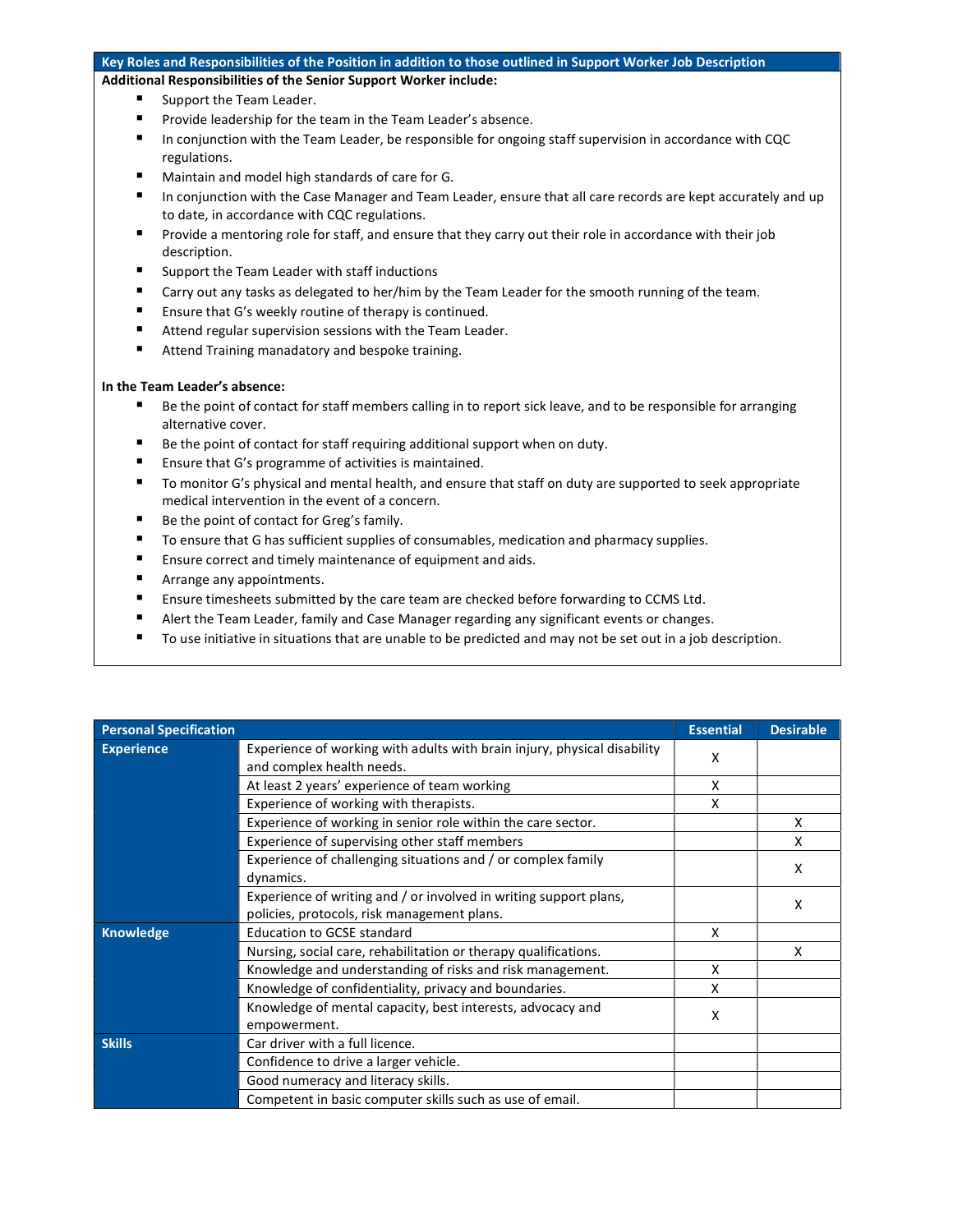|                            | Effective communication skills to include written, verbal, non-verbal                                                                         |        |   |
|----------------------------|-----------------------------------------------------------------------------------------------------------------------------------------------|--------|---|
|                            | and listening.                                                                                                                                |        |   |
|                            | Be able to adapt communication style to meet the needs of the                                                                                 |        |   |
|                            | individual.<br>Ability to:                                                                                                                    |        |   |
|                            |                                                                                                                                               |        |   |
|                            | Follow the support plan.                                                                                                                      | x<br>X |   |
|                            | Follow instructions.                                                                                                                          |        |   |
|                            | Implement instructions from Case Manager / therapists, and<br>cascade information to all the team.                                            | х      |   |
|                            | Work as part of a team.                                                                                                                       | x      |   |
|                            | Prioritise within set tasks, and adapt according to Greg's<br>presentation on the day.                                                        | х      |   |
|                            | Apply feedback to improve work performance.                                                                                                   | X      |   |
|                            | Problem-solve and be able to make decisions.                                                                                                  | x      |   |
|                            | Motivate self and others.                                                                                                                     | X      |   |
|                            | Be able to give others instructions.                                                                                                          |        | X |
|                            | Recognise when to seek guidance and help.                                                                                                     | X      |   |
|                            | Use initiative.                                                                                                                               | x      |   |
|                            | To be calm and confident, particularly in stressful situations.                                                                               | X      |   |
|                            | To keep detailed and accurate records.                                                                                                        | X      |   |
|                            | Be flexible in approach.                                                                                                                      | x      |   |
| <b>Personal Attributes</b> | Mature in attitude, confident and assertive.                                                                                                  | X      |   |
|                            | Reliable.                                                                                                                                     | X      |   |
|                            | Good time management.                                                                                                                         | X      |   |
|                            | Approachable.                                                                                                                                 | X      |   |
|                            | A positive role model.                                                                                                                        | Χ      |   |
|                            | Patience and sensitivity.                                                                                                                     | х      |   |
|                            | Good sense of humour and willingness to 'muck in'.                                                                                            | X      |   |
|                            | Enthusiasm.                                                                                                                                   | Χ      |   |
|                            | Organised.<br>Resourceful.                                                                                                                    | X<br>X |   |
|                            | Be honest and trustworthy.                                                                                                                    | X      |   |
|                            | Be committed to training and development.                                                                                                     | X      |   |
| <b>Benefits</b>            | 5.6 weeks paid annual leave pro rata. The leave year runs from January to December.<br>$\bullet$                                              |        |   |
|                            | For relief workers, annual leave entitlement will be calculated once every 13 weeks and the                                                   |        |   |
|                            | worker will be advised accordingly.                                                                                                           |        |   |
|                            | Up to two weeks authorised sick pay per year at employer's discretion (for staff with<br>٠                                                    |        |   |
|                            | contracted hours positions).                                                                                                                  |        |   |
|                            | Auto enrolment in a workplace pension scheme as applicable.                                                                                   |        |   |
|                            | Time and a half if required to work bank holidays.<br>Pay to attend supervision / team meetings.                                              |        |   |
|                            | Pay and expenses when required to attend training courses requested by employer.                                                              |        |   |
|                            | Annual review of pay rates.                                                                                                                   |        |   |
| <b>Training</b>            | A full induction programme plus regular support, supervision and ongoing training will be                                                     |        |   |
|                            | provided.                                                                                                                                     |        |   |
| <b>Working</b>             | G lives in an annexe attached to his parents' home, designed to support his independent living.                                               |        |   |
| <b>Environment</b>         | This is a new build, which is fully adapted to meet his needs. The home often welcomes children,                                              |        |   |
|                            | including his son. The family have three large dogs who roam freely, and staff must be accepting<br>of this.                                  |        |   |
|                            |                                                                                                                                               |        |   |
|                            | The working environment is a strictly no smoking environment, and under no circumstances will                                                 |        |   |
|                            | staff be permitted to smoke at any time during the working day. Staff will also need to ensure that                                           |        |   |
|                            | they arrive on shift free from the odour of smoke.                                                                                            |        |   |
|                            |                                                                                                                                               |        |   |
|                            | All of the above will be fully explained to the successful candidates at the time of employment in<br>the Terms and Conditions of Employment. |        |   |
|                            |                                                                                                                                               |        |   |